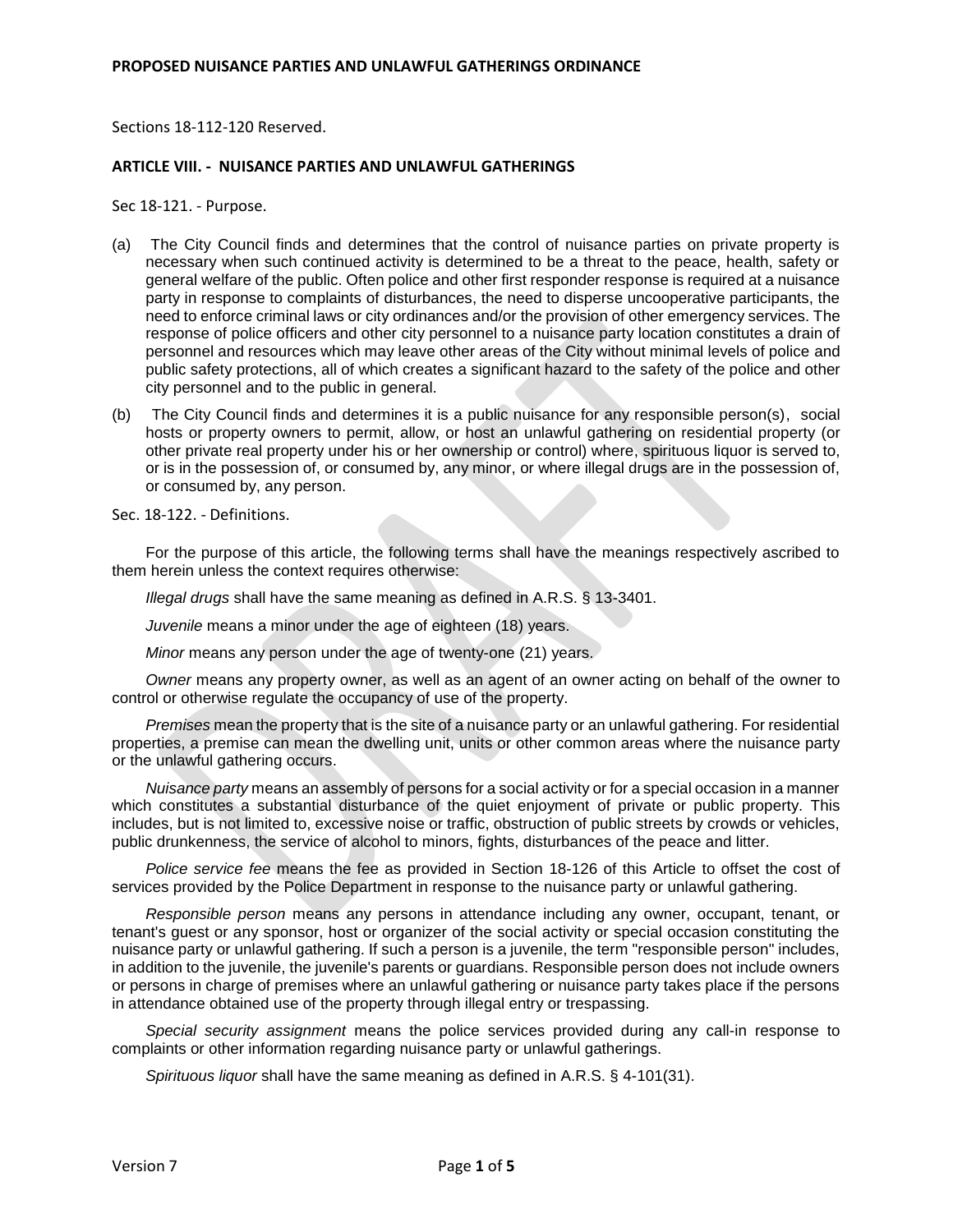*Unlawful gathering* means a party, gathering, or event where spirituous liquor is served to, or is in the possession of, or consumed by, any minor, or where illegal drugs are in the possession of, or consumed by, any person, regardless of whether it would otherwise qualify as a nuisance party.

Sec. 18-123. - Nuisance party.

- (a) When any Scottsdale police officer responds to any nuisance party and that police officer determines that there is a threat to the public peace, health, safety or general welfare, the Scottsdale police officer shall issue a written notice to any responsible person(s). If the owner is not present the Scottsdale police officer shall also send a copy of the written notice to the owner. The responsible person(s) will be assessed a police service fee for special security assignments relating to nuisance parties as provided in Section 18-126. For second and subsequent violations within ninety (90) days of the first response, the owner will also be assessed a police service fee for special security assignments relating to nuisance parties as provided in Section 18-126. The police officer or other police employee shall provide the notice of the violation to the responsible person(s) and the owner in any of the following manners:
	- (1) Personal service to any responsible person(s) being cited at the nuisance party.
	- (2) As to the resident(s) of the premise, posting of the notice on the door of the premises of the nuisance party.
	- (3) As to the owner, notification of the posting of the notice of the nuisance party shall be mailed to the property owner at the address shown on the Maricopa County property tax assessment records. Notification shall be made by certified mail and regular mail. The return receipt will service as evidence of service.
		- a. Upon request, the owner/landlord must provide the names of any and all occupants listed on the leasing documents at any location where the Police Department responds to a nuisance party.
- (b) If, after written notice of the violation as provided in subsection (a), a second or subsequent police response or responses is necessary to the same location or address for a nuisance party within ninety (90) days of the first response, such response shall be deemed a second response and subject to the police service fee as provided in Section 18-126. If, after written notice of the violation as provided in subsection (a), a third response is necessary to the same location or address for a nuisance party within ninety (90) days of the second response, such response shall be deemed a third response and subject to the police service fee as provided in Section 18-126.
- (c) On any response to a nuisance party, the responsible person(s) or owners may be assessed a fee commensurate with the next level fee for a nuisance party, if any of the following factors are found:
	- (1) Minor in possession;
	- (2) Minor in consumption;
	- (3) Public urination or defecation;
	- (4) Indecent exposure;
	- (5) Public sexual indecency;
	- (6) Illegal drugs;
	- (7) Illegal dumping or littering;
	- (8) Obstruction of public thoroughfares;
	- (9) Weapons violations; or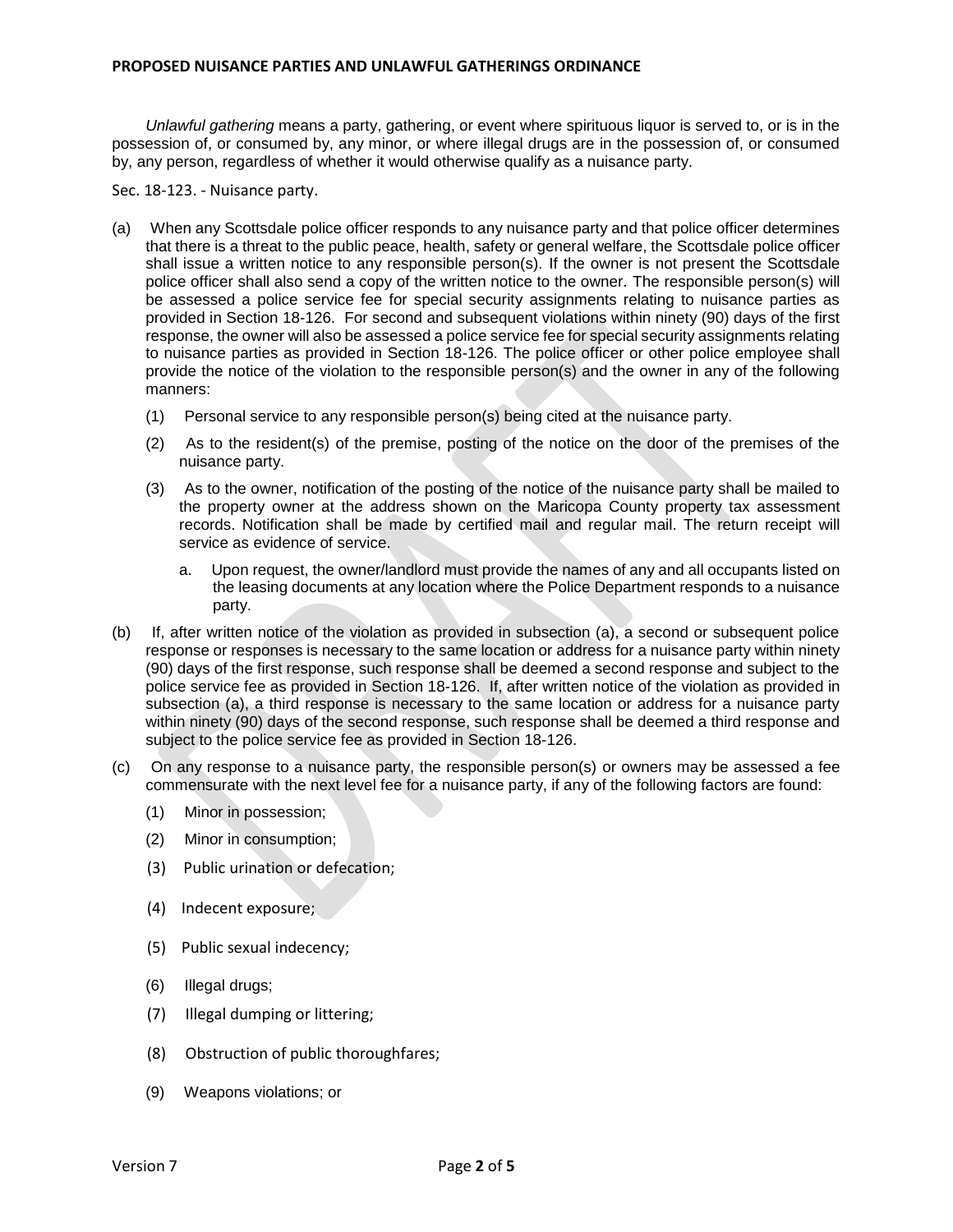(10) Felonious conduct.

Sec. 18-124. - Unlawful gatherings.

- (a) When any Scottsdale police officer responds to any unlawful gathering and that police officer determines that there is a threat to the public peace, health, safety or general welfare, the Scottsdale police officer shall issue a written notice to any responsible person(s). The responsible person(s) will be assessed a police service fee for special security assignments relating to unlawful gatherings as prescribed in Section 18-126
- (b) A police service fee may be imposed on any police response to an unlawful gathering. For any first response, the responsible person may be eligible for substance use education class in lieu of the police service fee assessment.

Sec. 18-125. - Fees, billing; and appeal.

- (a) The police service fee for special security assignments arising out of nuisance parties and unlawful gatherings shall be progressive depending on the number of repeat unlawful gatherings and provided for in Section 18-126.
- (b) The amount of such police service fees charged shall be deemed a joint and several debt to the City of any and all responsible persons and owners, whether they received the benefit of such special security assignment services or not. If the responsible person(s) for the nuisance party or unlawful gathering is a juvenile, then the parents or guardians of that juvenile will also be jointly and severally liable for the costs incurred for police services. Any person owing money due for the police service fee shall be liable in an action brought in the name of the City for recovery of such amount, including reasonable attorney fees.
- (c) For a first police response, if a responsible person is the person who owns the property where a nuisance party or unlawful gathering takes place, the owner will not be charged the police service fee unless:
	- (1) The owner was present at or had knowledge of the nuisance party or unlawful gathering and took no reasonable action to prevent the nuisance party or unlawful gathering; or
	- (2) If the owner had been sent a notice from the City that a nuisance party or unlawful gathering had taken place on the premises, and a subsequent nuisance party or unlawful gathering occurs within ninety (90) days of the mailing of such notice to the owner; or
	- (3) If the owner/landlord fails to provide the names of the occupants listed on the leasing documents where the unlawful gathering or nuisance party occurs.
- (d) The City does not waive its right to seek reimbursement for costs through any other legal remedies or procedures.
- (e) The Chief of Police or his designee shall cause appropriate billings for the special security assignment to be made to the responsible person(s), which shall include the name and address of the responsible person(s), the date and time of the incident and the police services performed, and such other information as may be desired.
- (f) Any responsible person(s) who wishes to dispute the determination that they are liable for the police service fee may appeal within ten (10) business days of the assessment of the police service fee as indicated by the written notice imposing the fee by filing a request for hearing with the city clerk's office. Sections 18-105, 18-106 and 18-108 shall govern the conduct of such appeals. The hearing officer may waive part or all of a police service fee charged against the owner of the property where a nuisance party or unlawful gathering takes place if the owner provides proof that they did not have an adequate period of time to prevent the nuisance party or unlawful gathering that triggered the fee, or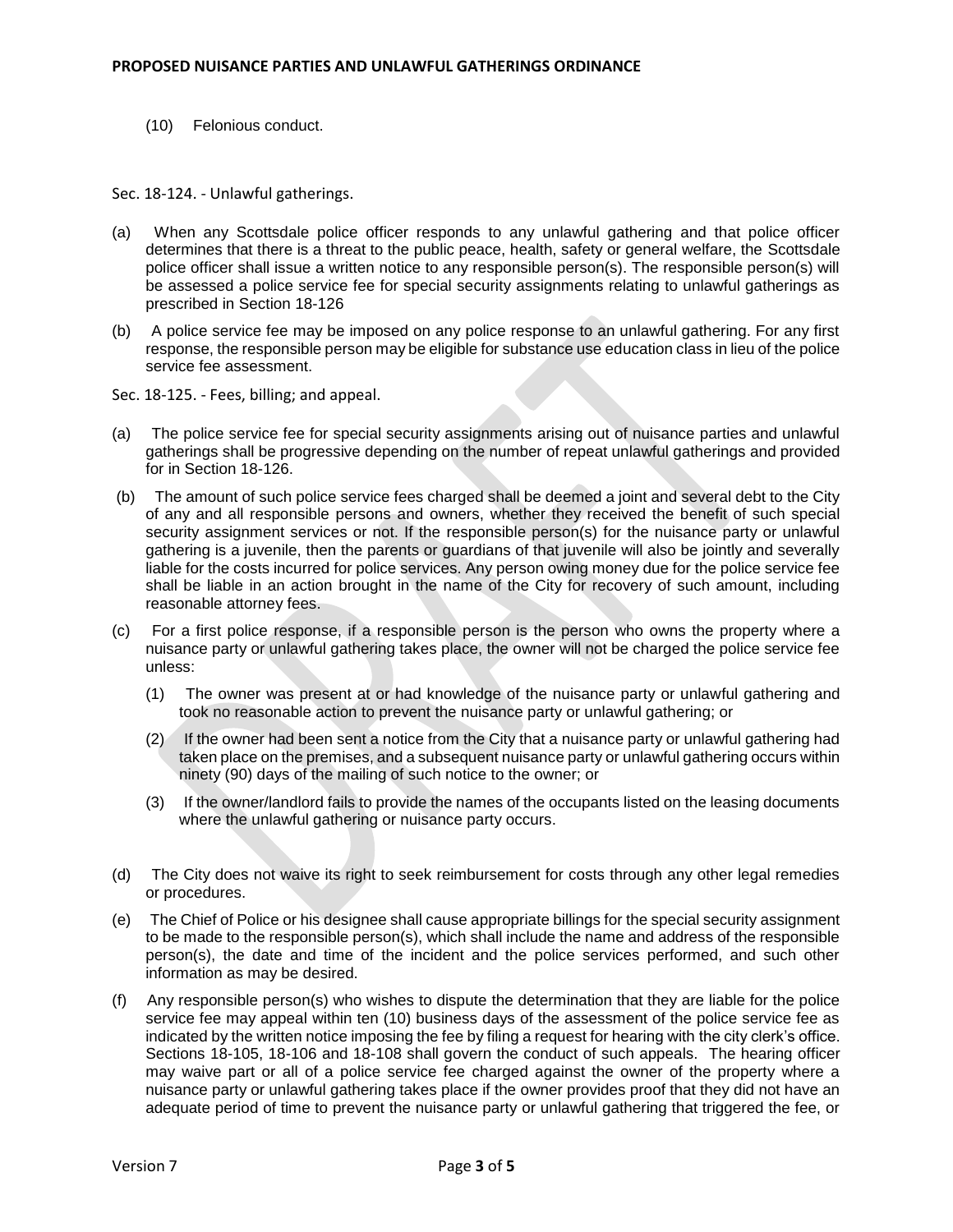## **PROPOSED NUISANCE PARTIES AND UNLAWFUL GATHERINGS ORDINANCE**

that they have taken reasonable action to prevent the occurrence of future disturbances at the property.

(g) It is the responsibility of the responsible party to pay all fees due pursuant to this article in a timely manner. Fees will be due upon receipt of billing and fees not paid within thirty (30) days of initial billing shall be deemed delinquent.

(h) The Chief of Police may assign collections of fees prescribed under the terms of this article to the City Treasurer's Office or other City department.

Sec. 18-126 – Police Service Fee.

(a) Police service fee for special security assignments related to nuisance parties:

First response\\$250.00

Second response\\$1,000.00

Third response and each subsequent response\\$1,500.00

(b) Police service fee or special security assignments related to unlawful gatherings:

First response\\$250.00

Second response\\$1,000.00

Third response and each subsequent response\\$1,500.00

Sec. 18-127. - Unlawful for a responsible person to permit a nuisance party or unlawful gathering; civil penalty.

(a) It shall be unlawful for a responsible person to permit either a nuisance party or unlawful gathering.

(b) A violation of this section is a civil offense and shall be punished with a minimum fine of \$500 for a first offense and a minimum fine of \$1,000 for second or subsequent offenses within a year.

Sec. 18-128. – Unlawful for an owner to permit a nuisance party or unlawful gathering after notice; civil penalty.

(a) It shall be unlawful for an owner to permit either a nuisance party or unlawful gathering if the owner was previously notified by the city that a nuisance party or unlawful gathering had previously occurred within 90 days on the same premises.

(b) A violation of this section is a civil offense and shall be punished with a minimum fine of \$500 for a first offense and a minimum fine of \$1,000 for second or subsequent offenses within a year.

Sec. 18-129. - Other remedies.